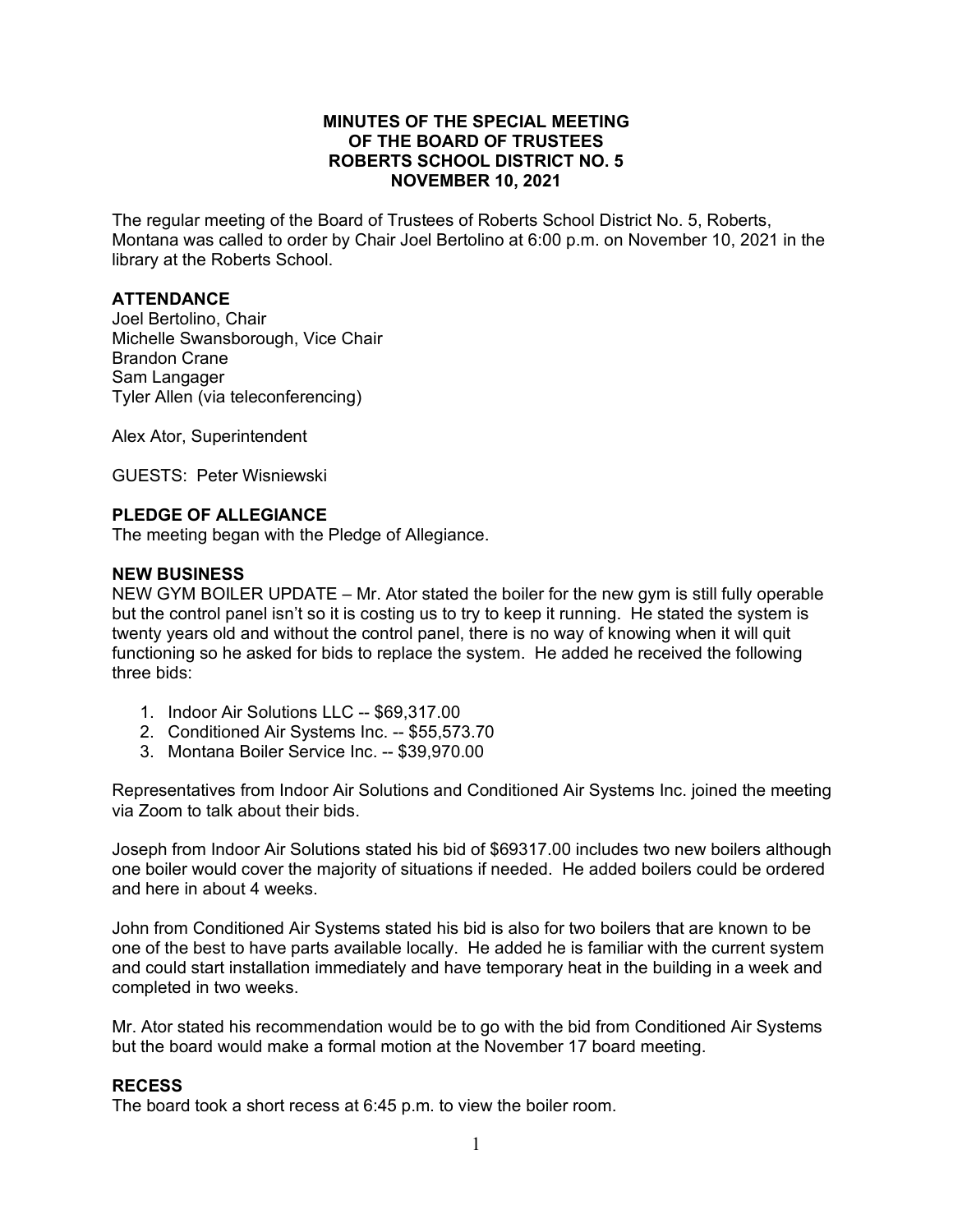# **RETURN TO REGULAR SESSION**

Joel Bertolino returned the meeting to regular session at 6:45 p.m. and adjourned the meeting at 6:50 p.m.

\_\_\_\_\_\_\_\_\_\_\_\_\_\_\_\_\_\_\_\_\_\_\_\_\_\_\_\_\_\_\_\_\_\_ \_\_\_\_\_\_\_\_\_\_\_\_\_\_\_\_\_\_\_\_\_\_\_\_\_\_

**Board Chair** District Clerk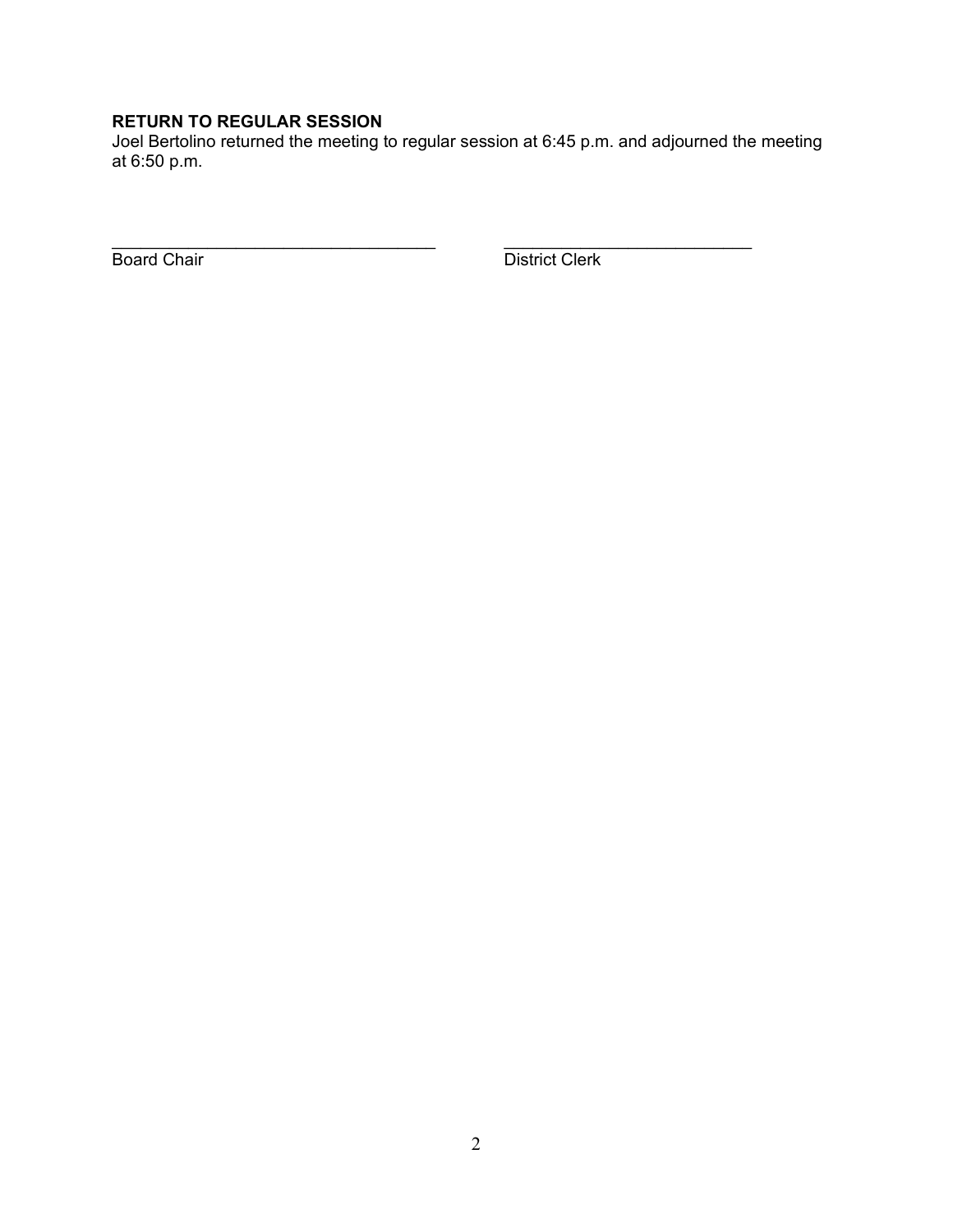## **MINUTES OF THE REGULAR MEETING OF THE BOARD OF TRUSTEES ROBERTS SCHOOL DISTRICT NO. 5 NOVEMBER 17, 2021**

The regular meeting of the Board of Trustees of Roberts School District No. 5, Roberts, Montana was called to order by Chair Joel Bertolino at 6:00 p.m. on November 17, 2021 in the library at the Roberts School.

## **ATTENDANCE**

Joel Bertolino, Chair Michelle Swansborough, Vice Chair Brandon Crane Sam Langager Tyler Allen (via teleconferencing)

Alex Ator, Superintendent JaLayne Obert, Business Manager/Clerk

GUESTS: Sarah Shoopman, Katy Rausch, Peter Wisniewski, Steve Keebler, Alan Schuyler, Susann Beug, Deborah Muth, Linda Remmick, Kevin Owens, MaKayla Pratt, Grayce Payovich, Misty Pitts, Roxie Melton, Jim Neu, Jackie Ronning (via teleconferencing), Kelley Guasp (via teleconferencing)

## **PLEDGE OF ALLEGIANCE**

The meeting began with the Pledge of Allegiance.

### **MINUTES**

Motion was made by Michelle Swansborough, seconded by Brandon Crane and carried unanimously to approve the minutes of the October 20, 2021 regular meeting as presented. (YES—Bertolino, Swansborough, Allen, Crane, Langager. NO—none).

### **WARRANTS**

Motion was made by Brandon Crane, seconded by Sam Langager, and carried unanimously to approve warrants 47598-47682 as written. (YES—Bertolino, Swansborough, Allen, Crane, Langager. NO—none).

## **PUBLIC COMMENT**

Kevin Owens, General Manager of Beartooth Electric, gave a presentation on installing solar energy equipment at the school. He stated Beartooth Electric would provide 50% of the funding for the project and the Carbon County Resource Council would provide \$7500 of funding with the district responsible for the balance of the project.

Mr. Owen stated what would work best for the school would be to mount solar panels on the bus barn and the cost would vary according to the number of panels mounted. He added this energy initiative is funded with capital credits unclaimed for five years that go back to Beartooth Electric and must be used for education.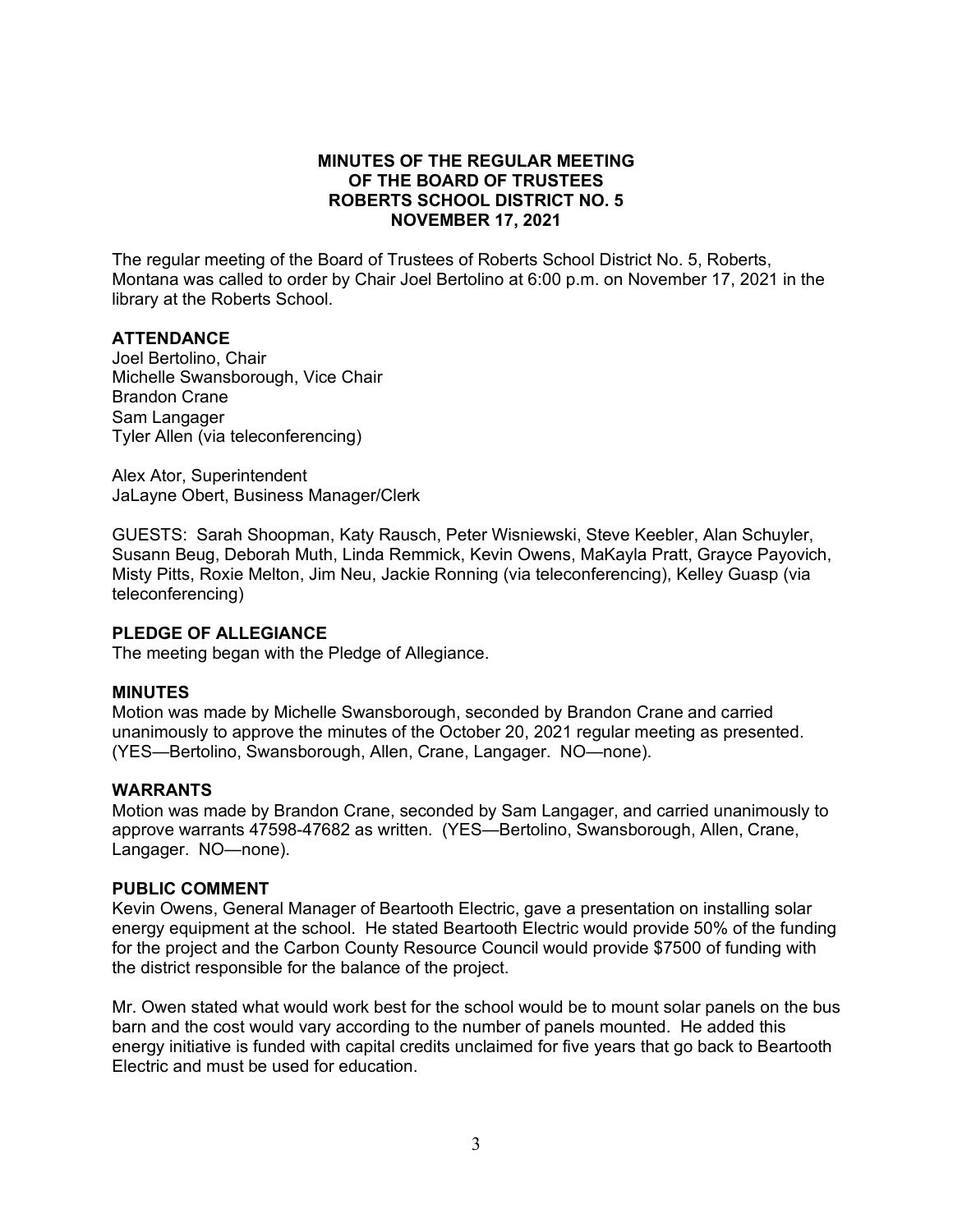Joel Bertolino thanked Mr. Owen for coming and informing the board of this project. He stated the board will be taking a closer look at the information and alternatives for funding.

Mr. Ator stated this would be a project we could apply for a grant to help fund.

Alan Schuyler, representing the Roberts Community Foundation, gave a history of the organization, an overview of the projects done by the group, and current membership of the board, who are all alumni of Roberts School.

Mr. Schuyler stated this fall the foundation provided \$50,000 worth of trees to be planted in the community and will be working on installing electrical outlets so more Christmas decorations can be put up. He added the group would then like to refocus on the school.

Joel Bertolino thanked Mr. Schuyler for coming and keeping the board updated on the activities of the foundation.

## **SENIOR TRIP**

MaKayla Pratt and Grayce Payovich, representing the senior class, gave an overview of the class plans for the senior trip, activities and overnight stay in Billings on April 14 and 15, 2022.

Motion was made by Michelle Swansborough, seconded by Sam Langager and carried unanimously to allow the Class of 2022 access to their funds for their senior trip. (YES--

### **TEACHER REPORTS**

Katy Rausch, Peter Wisniewski, and Sarah Shoopman gave teacher reports for the month.

Miss Rausch stated she teaches fifth and sixth grade math and science and also K-3 art and showed some samples of projects completed in art class. She added the students are also decorating a tree to put in the Festival of Trees in Red Lodge.

Mr. Ator stated Miss Rausch joined us last year as first grade teacher and moved to 5/6 this year. He added she has been a great addition to the staff.

Mr. Wisniewski stated he teaches special education and is head of the maintenance department.

Mr. Wisniewski stated having two special education teachers this year has resulted in the students getting more one on one support which is so important. He added at a recent training he attended he found out we're already doing some things in education other school aren't doing. He added he really likes that everyone here makes such an effort to make the students feel welcome and safe.

Mr. Ator stated there are so many areas Mr. Wisniewski is qualified in and he is ready to step up wherever he is needed.

Mrs. Shoopman stated this is her third year of teaching 7-12 math. She reported we use Eureka math which she really likes because it gives opportunities for self-exploration. She added this year she can really see how helpful it has been to have pre-algebra and pre-geometry at the seventh and eighth grade level when those students are in algebra and geometry in grades 9 and 10.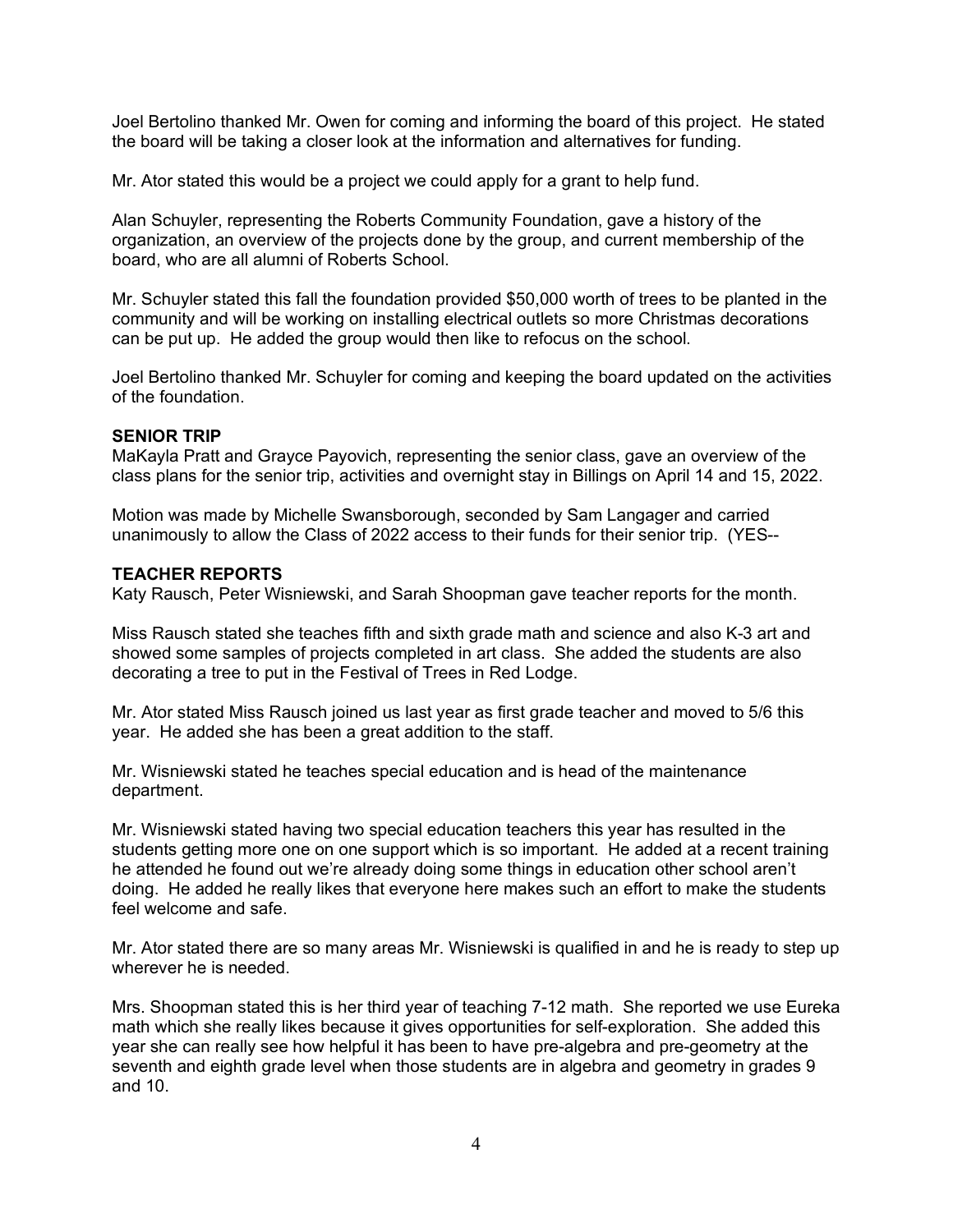Mrs. Shoopman stated she has four seniors who are not college bound and wanted a have a life math class. She added that has gone very well and they will be doing a project with the second grade soon.

Mrs. Shoopman reported she is also the activities director and gave the following activity report:

- 1. High school basketball begins tomorrow with the first competition on December 16. We are able to field both a boys' and girls' junior varsity team this year.
- 2. High school volleyball team came out third in the conference, second at the district tournament, and third at the divisional tournament. Grayce Payovich and Bentley Bertolino were selected for All-State and All-conference honors and McKayla Pratt and Hailey Croft were selected for the second team. Thirteen of 14 players on the team made academic all-state.
- 3. High school football team made it to the playoffs. Roberts had one senior and four freshmen on the team.
- 4. High school cross country team sent one person to the state competition.
- 5. FFA attended John Deere Ag Days and the NILE.
- 6. BPA has been doing their testing competitions and will go to regional competition on December 7.

Mr. Ator stated Mrs. Shoopman does many different things and in a small community we really need this type of person.

## **STAFFING**

ADDITIONS TO SUB LIST – Mr. Ator recommended adding Kaylee Langager to the substitute list.

Motion was made by Michelle Swansborough, seconded by Brandon Crane and carried unanimously to add Kaylee Langager to the substitute list. (YES—Bertolino, Allen, Crane, Swansborough. NO—none. ABSTAINED: Langager, conflict of interest).

Mr. Ator recommended adding Jill Agnew, a retired teacher from Charlo, to the substitute teacher list.

Motion was made by Sam Langager, seconded by Michelle Swansborough and carried unanimously to add Jill Agnew to the substitute teacher list. (YES-- Bertolino, Allen, Crane, Langager, Swansborough. NO—none.)

### **NEW BUSINESS**

BOILER BID REVIEW – Mr. Ator stated the board discussed the bids for the boiler for the upper gym at a special meeting on November 10, 2021. He stated a formal motion by the board is now needed and recommended the bid from Conditioned Air Systems, Inc. be accepted in the amount of \$55,573.70.

Motion was made by Michelle Swansborough, seconded by Brandon Crane and carried unanimously to accept the bid from Conditioned Air Systems, Inc. in the amount of \$55,573.70 for the boiler for the upper gym. (YES—Bertolino, Allen, Crane, Langager, Swansborough. NO--none).

OPEN CERTIFIED NEGOTIATIONS – Mr. Ator stated we received a letter formally requesting negotiations for certified staff be opened for 2022-2023 and beyond. He added Jon Milligan and